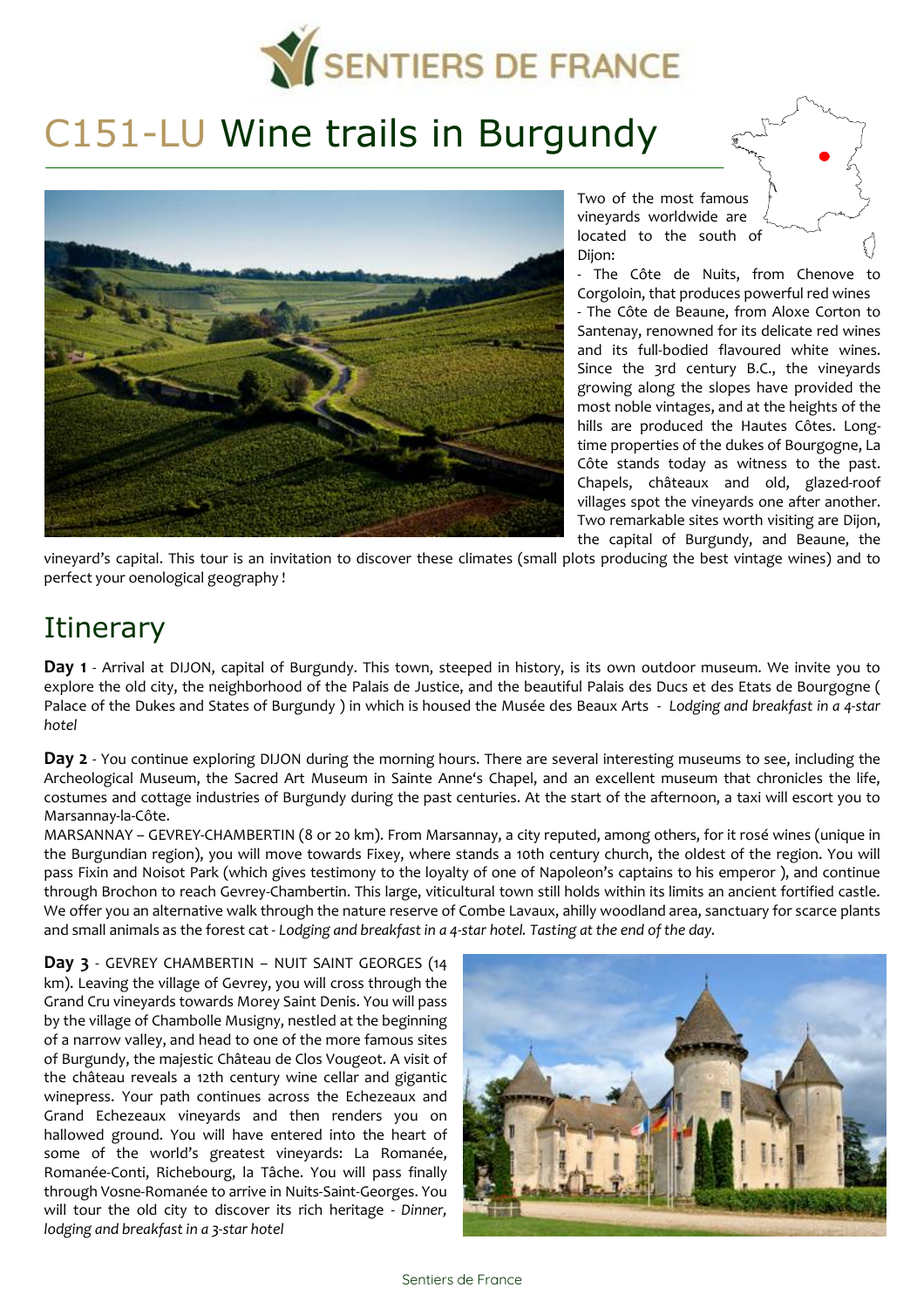

**Day 4** – NUITS ST GEORGES – BEAUNE (16, or 21 km). Today you will discover the last part of Côtes de Nuits and the Hautes Côtes de Nuits area in the different routes we propose. Landscapes are delightful and you will enjoy beautiful views across the valleys. You will pass through the village of Villers-la-Faye, where you will find an 11th century church sitting upon Mont Saint Victor, and then Magny-les-Villers. Descending into the Côtes de Beaune, you will come upon Pernand-Vergelesses and one of the most picturesque little villages, Aloxe-Corton, which is famous for such white wines as Corton-Charlemagne. The wine is associated with the emperor because he owned a large part of this vineyard

that give one of the best white wines in Burgundy. You will end this stage in Savigny les Beaune, a pleasant green village stretching out along the small river Rhoin. You will be surprised to see that the chateau which is a wine producing estate houses a large museum for Abarth cars, aeroplanes and equipment from the wine production. The garden holds around 80 fighter aircrafts. Transfer by taxi from Savigny to Beaune - *Lodging and breakfast in a 5 star hotel* 

**Day 5** - Visit of BEAUNE - A day's visit of this city is easily justified. Explore the manifold old buildings, stroll through the narrow streets lined with beautiful homes, some of them dating back to the Renaissance period. Sites of intrigue are the Hôtel-Dieu, the Collegiale Notre Dame, and the Musée des Vins de Bourgogne, found in the old Hôtel des Ducs de Bourgogne. Of course, you may choose to spend your entire day in the different wine cellars of the city, enjoying the variety of the regional wines! *Lodging and breakfast in the same hotel*

**Day 6** - BEAUNE – MEURSAULT (15 or 20 km). You will leave Beaune by way of the La Bouzaise park or by la Montagne de Beaune . Then you will walk through the first Premiers Crus vineyards heading to Pommard. This well-known village is huddled tightly around a church that is most remarkable for its square bell-tower. The wines of the village, celebrated around the globe, are of outstanding quality, deeply-colored, firm and honest. You will traverse Volnay and Monthélie, with its Romanesque church built in the 12th century, and Auxey-Duresses, a small village in a picturesque valley. Each of these villages produces its own distinct red and white wines, uniquely elegant and refined. After passing over the last vineyard-covered hill, you will fall upon Meursault, a beautiful village reputed for its whites - *Lodging and breakfast in a 4-star hotel* 

**Day 7** - MEURSAULT – PULIGNY MONTRACHET. (16 or 21 km) Making your way across the vineyards, you will arrive in the hamlets of Blagny and Gamay, and then pass through the forest that stretches across the heights of the Côte de Beaune. You will arrive in La Rochepot, a village that boasts of having one of the most beautiful châteaux in Burgundy, this one dating to the 15th century. You will descend into the village of Saint Aubin and its 10th century church. Crossing through the Grands Crus of Chassagne-Montrachet and Puligny-Montrachet, you will arrive in the village of Puligny-Montrachet where you will spend the night in a lovely Burgundian home – Tasting, *Dinner, lodging and breakfast in a 4-star hotel.* 



**Day 8** - PULIGNY MONTRACHET. Tour ends after breakfast. Transfer by taxi to the Beaune rail station.